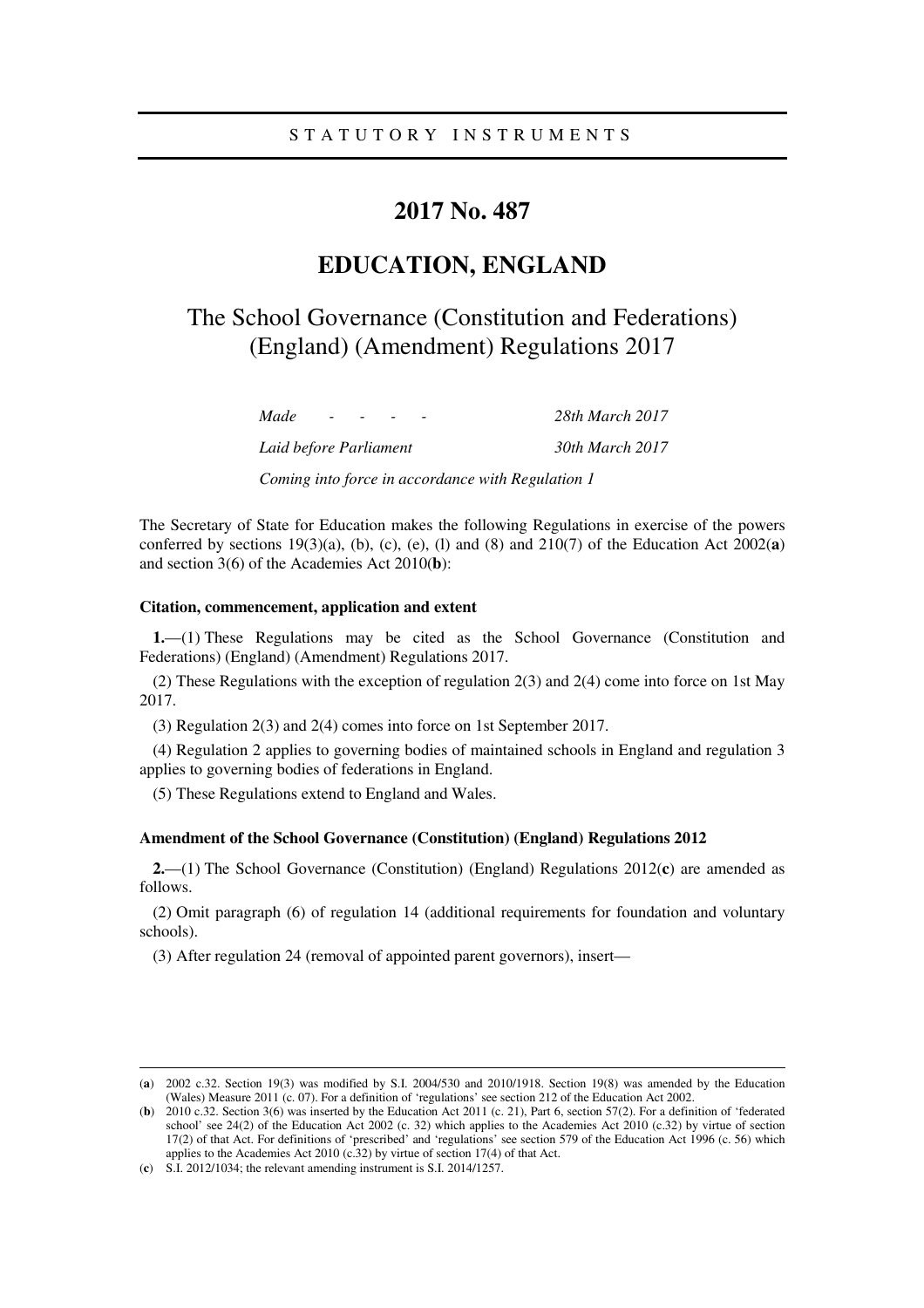#### **"Removal of elected parent governors or staff governors**

**24A.**—(1) Any parent governor, elected in accordance with regulation 6(1), or any staff governor, may be removed by the governing body in accordance with the procedure set out in regulation 25.".

- (4) In regulation 25 (procedure for removal of governors by the governing body)—
	- (a) in paragraph (1), for "or 24" substitute ", 24 or 24A"; and
	- (b) in sub-paragraph (b) of paragraph (2), after "24" insert "or 24A".
- (5) In Schedule 1 (election and appointment of parent governors)—
	- (a) in sub-paragraph (1) of paragraph 10, after "governor" insert "in the following order of preference";
	- (b) omit sub-paragraph (2) of paragraph 10;
	- (c) in sub-paragraph (1) of paragraph 11, after "appoint" insert "in the following order of preference"; and
	- (d) omit sub-paragraph (2) of paragraph 11.
- (6) In Schedule 4 (qualifications and disqualifications)—
	- (a) after paragraph 12 (disqualification of charity trustees), insert—

## **"Disqualification of elected parent or staff governors who have been removed from office**

**12A.** A person is disqualified from holding or continuing to hold office as a governor of a school until the date immediately after the fifth anniversary of the date of their removal as an elected parent or staff governor under these Regulations."; and

(b) omit paragraph 16 (notification to clerk).

## **Amendment of the School Governance (Federations) (England) Regulations 2012**

**3.**—(1) The School Governance (Federations) (England) Regulations 2012(**a**) are amended as follows.

(2) Omit paragraph (8) of regulation 22 (additional requirements for federations comprising foundation and voluntary schools).

(3) For paragraph (1) of regulation 46 (members of the federated governing body applying for an Academy order), substitute—

 $(1)$  For the purposes of section 3(6) of the AA 2010, the proportion and description of the members of the governing body that may make an application for an Academy order in respect of a federated school are those, being no fewer than three in number, who—

- (a) together make up a proportion of the total number of members of the governing body determined in accordance with paragraph (2); and
- (b) include at least 50 percent of those members of the governing body who fall within the descriptions prescribed in paragraph (3).".

(4) For sub-paragraph (b) of paragraph (3) of regulation 46, substitute "the parent governors".

(5) In Schedule 2 (election and appointment of parent governors)—

- (a) in sub-paragraph (1) of paragraph 9, after "appoint" insert "in the following order of preference"; and
- (b) omit sub-paragraph (2) of paragraph 9.

<u>.</u>

<sup>(</sup>**a**) S.I. 2012/1035; relevant amending instruments are 2015/1554 and 2016/204.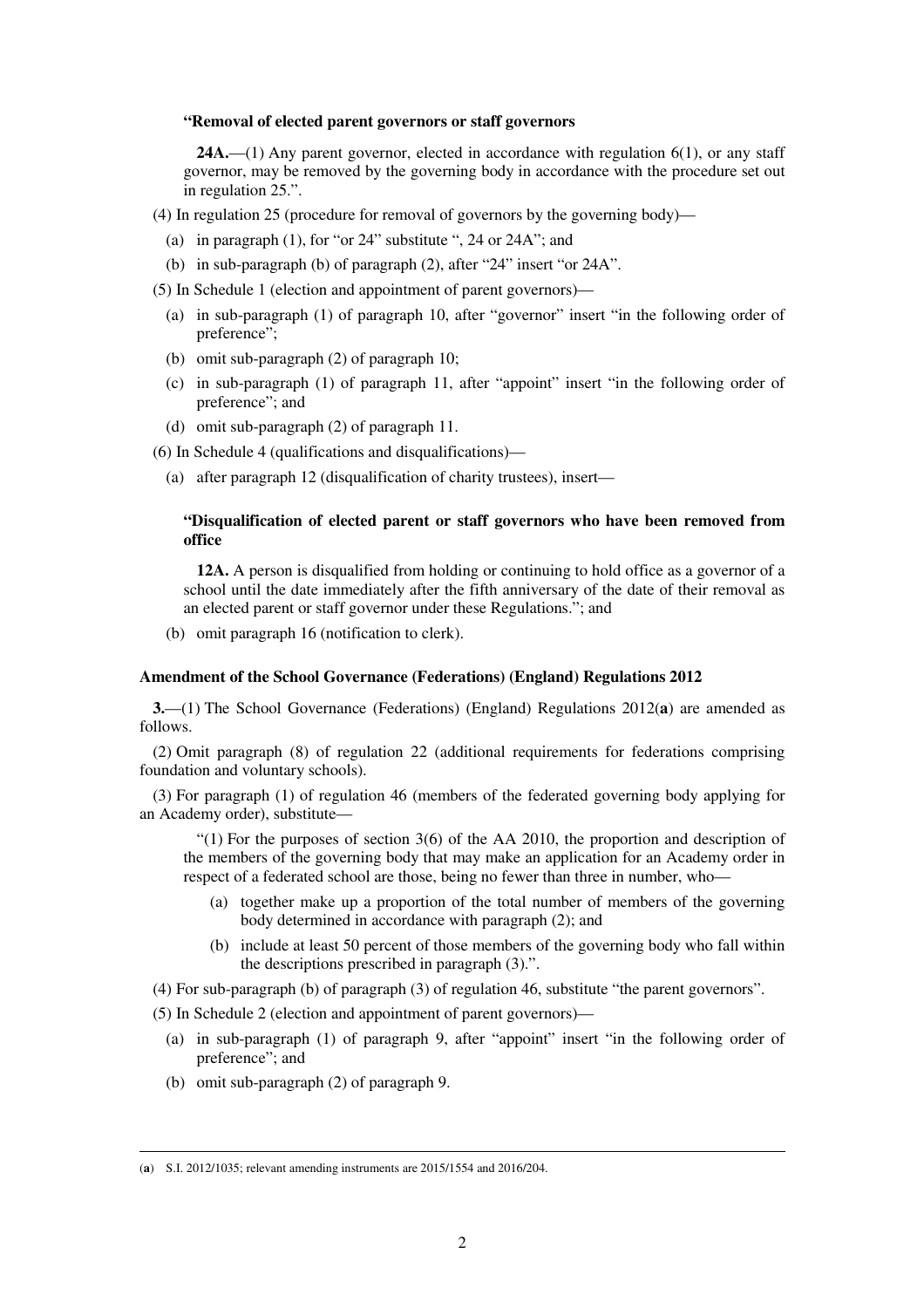## **EXPLANATORY NOTE**

*(This note is not part of the Regulations)* 

These Regulations amend the School Governance (Constitution) (England) Regulations 2012 (S.I. 2012/1034) ("the Constitution Regulations 2012") and the School Governance (Federations) (England) Regulations 2012 (S.I. 2013/1035) ("the Federation Regulations 2012").

Regulations 2(2) and 3(2) respectively amend the Constitution Regulations 2012 and the Federation Regulations 2012 by removing rounding up and down provisions for calculating the number of foundation governors.

Regulation 2(3) and (4) amends the Constitution Regulations 2012 to include a power and procedure for governing bodies to remove elected governors so this power is now available in relation to elected governors as it is for appointed governors.

Regulations 2(5) and 3(5) respectively amend the Constitution Regulations 2012 and the Federation Regulations 2012 to clarify the order of preference of categories of parents from which parent governors are appointed by the governing body.

Regulation 2(6)(a) amends the Constitution Regulations 2012 by inserting a provision disqualifying an elected parent or staff governor from holding or continuing in the office of governor for five years after they have been removed from office.

Regulation 2(6)(b) amends the Constitution Regulations 2012 by removing a provision requiring a governor or proposed governor to give notice of certain disqualifications from holding or continuing to hold office.

Regulation 3(3) amends the Federation Regulations 2012 to clarify the members of the governing body specified further to section 3(6) of the Academies Act 2010 (c. 32) that may make an application for an Academy order in respect of a federated school and that that process is an alternative to majority voting needed under s. 3(1) of the Academies Act 2010.

Regulation 3(4) amends the Federation Regulations 2012 to substitute the description of parent governors with a reference to "the parent governors". The term "parent governor" is defined in regulation 14 of the Federation Regulations 2012 and was amended by the School Governance (Constitution and Federations) (England) (Amendment) Regulations 2016) (S.I. 2016/204).

A full regulatory impact assessment has not been produced for this instrument as no, or no significant, impact on the private or voluntary sector is foreseen.

<sup>©</sup> Crown copyright 2017

Printed and published in the UK by The Stationery Office Limited under the authority and superintendence of Carol Tullo, Controller of Her Majesty's Stationery Office and Queen's Printer of Acts of Parliament.